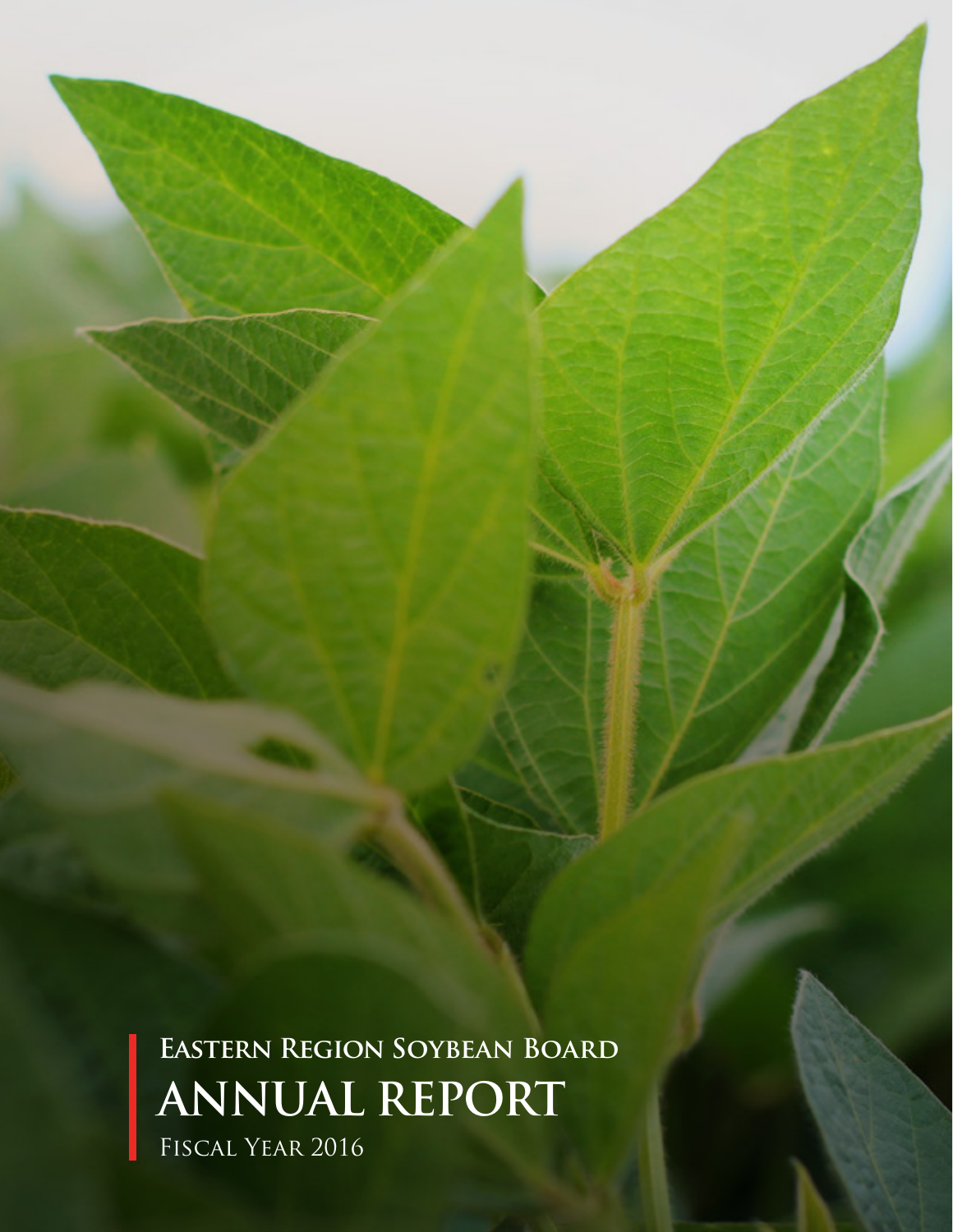### **Mission Statement**

*The Eastern Region Soybean Board will invest soybean checkoff resources for the purpose of advancing soybeans in Connecticut, Florida, Maine, Massachusetts, New Hampshire, Rhode Island, Vermont and West Virginia, enhancing sustainability, and providing opportunities for Eastern Region Soybean Growers.*

## **Eastern Region Soybean Board**

#### **2016 - 2017 Directors**

**William Beam\****, Elverson, PA Chairman* 

**Michael Gerhart***, Ephrata, PA Vice Chairman* 

**Steve Hykes***, Greencastle, PA Secretary/Treasurer*

**Daryl Alger***, Lebanon, PA*

**Andy Fabin\****, Indiana, PA* 

**John Harrell\****, Lebanon, PA*

**Marty Kable\****, Charles Town, WV*

**Dustin Kiefer***, Rebuck, PA*

**Justin Knoebel***, Elysburg, PA*

**Brian Kreider,** *Lebanon, PA* 

**Emily Landis***, Pennsylvania Furnace, PA*

**Jennifer Reed-Harry,** *Executive Director jrharry@pasoybean.org | 717-651-5922* 

*\*Also serves on the United Soybean Board*

*The Eastern Region Soybean Board is a farmer-controlled Qualified State Soybean Board responsible for managing the West Virginia, Florida, and New England states' share of funds received from the nationwide Soybean Checkoff program. The funding is available under an assessment program, approved by Congress in 1990, under which soybean farmers contribute 50 cents of every \$100 they receive for their beans at the first point of sale.*

*The Board participates in a shared executive arrangement with the Pennsylvania Soybean Board.* 

**www.easternregionsoy.org**



## West Virginia Farmer Appointed to United Soybean Board

Charles Town, West Virginia, soybean grower Marty Kable has been appointed as a Director of the United Soybean Board (USB) and was sworn in at the Board's annual meeting in St. Louis on December 9, 2016. Kable, who also serves on the Eastern Region Soybean Board, is one of 73 directors of the USB. He represents the interests of West Virginia, Florida, and New England soybean producers on a national level.

Kable and his wife, Carol, and sons, Tyree and Mark, operate High Horizon Farms, Inc., a 4,750 acre family-owned cash grain and beef cattle operation. He served on the Board of Mid Atlantic Credit for 11 years.

A farmer for 50 years, Kable remembers when there were no soybeans grown in his area, and he planted a test plot just to see if they would grow. Now, they are a major part of his operation.

"Today, we are not just dealing with what's happening here, we're dealing with a global marketplace," says Kable. "I'm looking forward to learning from other farmers on the USB, and for speaking for the farmers in our region to promote soybeans in any and all ways we can."

As a member of the United Soybean Board, Kable will join farmer-leaders from throughout the country in directing soy



*Marty Kable*

checkoff funds to research, marketing and promotion efforts that increase soybean farmer profitability. The 73 farmer-directors of USB oversee the investments of the soy checkoff to maximize profit opportunities for all U.S. soybean farmers. As stipulated in the federal Soybean Promotion, Research and Consumer Information Act, the USDA Agricultural Marketing Service has oversight responsibilities for USB and the soy checkoff.

# Volunteers Sought To Serve Soybean Board

The Eastern Region Soybean Board (ERSB) is committed to growing leadership to serve on its board that reflects a diversity of perspectives and opinions That diversity is aimed at reflecting size of operation, experience of members, methods of production and distribution, ethnicity and gender, marketing strategies, and other distinguishing factors that will bring different perspectives and ideas to the table.

Individuals who are interested in being considered to serve on the Board are asked to contact Jennifer Reed-Harry, Executive Director.

# **Fiscal Year 2016** *Oct. 1, 2015 – Sept. 30, 2016*

#### Income

#### Expenses

| ЕЛИСПОСО |  |
|----------|--|
|          |  |
|          |  |
|          |  |
|          |  |
|          |  |
|          |  |
|          |  |
|          |  |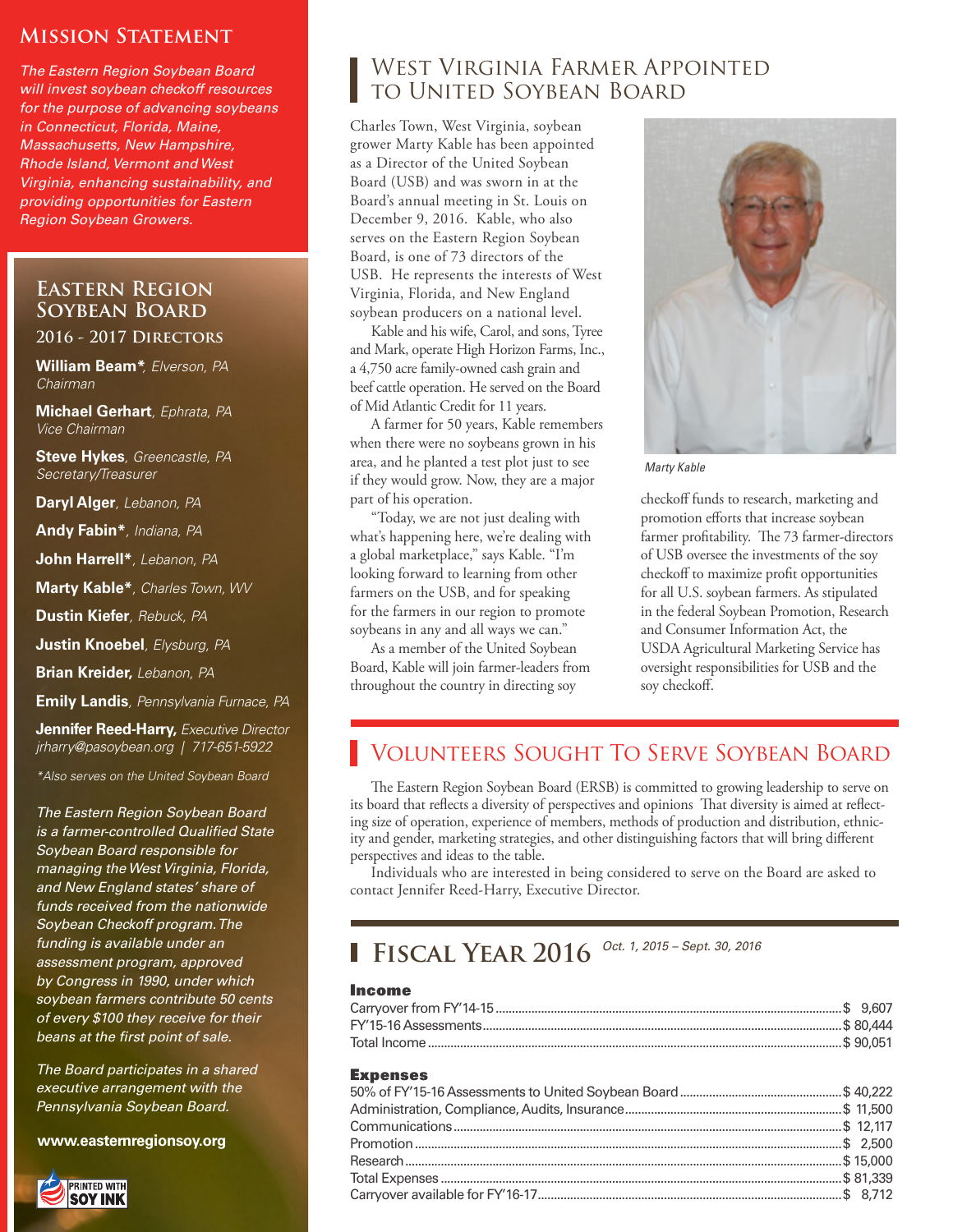# 4 ways to use drones on your farm

#### Make the most of your drone investment

Coming home with a brand-new drone in tow may make you feel like a kid at Christmas, but at the end of the day, any drone you may purchase is a powerful tool. Here is a list of four ways drones can be put to use.

#### **1. Scouting for weeds and insects**

Protecting your fields from weeds and insects starts with vigilant scouting from planting to harvest, and the earlier you can kill weeds, the better your chances are of controlling them. But while scouting is an important management practice, many farmers have trouble finding the time to walk through all of their fields. Drones can cover more area in less time, allowing you to monitor pest pressure consistently.

#### **2. Measuring crop health**

Plants reflect both visible light and nearinfrared (NIR) light, and if a plant is healthy, it will reflect more NIR light. But unless you've been bitten by a radioactive spider, you aren't able to see the difference with your naked eye. Some drones are equipped with imaging technology that can capture both visible and NIR light to be compared and analyzed that will help you identify crop-health issues.

#### **3. Monitor water drainage**

Soybeans don't do well in wet soil for



prolonged periods of time, so drainage in your fields is very important. Drones with thermal sensors can scan your field and recognize dry and wet areas. This can help you identify problem areas in your field as well help you plan out optimized drainage strategies.

### **4. Weather damage**

There are several things to consider when facing a replanting decision. Using a drone to scan your field can help you determine how much damage was sustained during a storm or other event, which can ultimately help

you assess the pros and cons of replanting. Taking aerial photographs of your crops and property following a severe storm will also provide you with documentation that may be necessary for insurance claims.

Remember, drones can be put to use in several ways, but not all ways will be valuable for you. Do your research and make sure the technology is a good fit for your farm before taking the plunge.

New FAA rules for drone operation took effect in August, 2016. Be sure to reference the FAA for the latest rule at *www.faa.gov/UAS*.

# **YOUR SOY CHECKOFF AT WORK**

**Research into production issues** and new uses, educational outreach and international access are just some of the soy checkoff's many focus areas designed to put money back into the pockets of U.S. soybean farmers.

In Fiscal Year 2016, the Eastern Region Soybean Board awarded a grant to Dr. Heather Darby of the University of Vermont. The grant enabled Dr. Darby to explore two research projects that have the potential of significantly impacting the profitability of soybean producers throughout the New England states.

The first project was a variety trial to identify the best short season varieties and maturities. More than 30 varieties with maturities from 000 to 1.5 were planted and monitored for growth and development as well as for insects and diseases.

The second was a research project on cover crops that have the potential

to increase soil quality, minimize pest pressure, and optimize yields. Cover crops were established in the fall after a corn crop or interseeded into soybeans at different stages. The impact of cover crops on weed biomass, soil nutrients and soil health will be measured.

Dr. Darby and her fellow Extension educators and agronomists throughout the New England area will share the results of their research with farmers on their websites, on social media, and at a variety of field days, crop conferences, and other events that draw farmers and crop advisors. *CONTINUED...*



*Field days showcasing soybean research are eligible for checkoff-funded grants.*